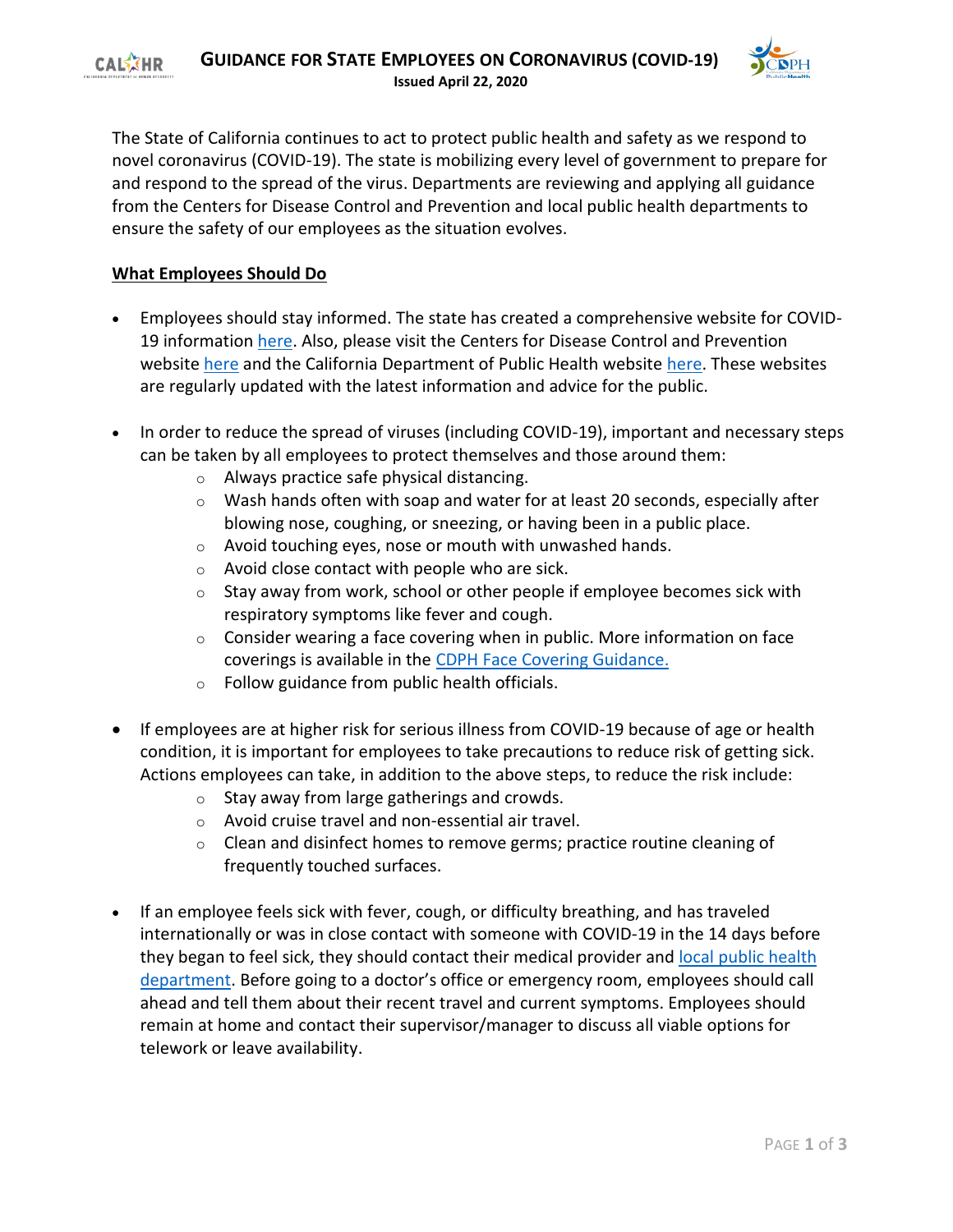#### **GUIDANCE FOR STATE EMPLOYEES ON CORONAVIRUS (COVID-19) CALKTHR Issued April 22, 2020**



- If someone an employee lives with tests positive for COVID-19, they should consult with their [local public health department](https://www.cdph.ca.gov/Pages/LocalHealthServicesAndOffices.aspx) either by phone or their website about any possible actions to take based on individual circumstances. Employees should remain at home and contact their supervisor/manager to discuss all viable options for telework or leave availability.
- If an employee has tested positive for COVID-19 or is caring for a family member who has tested positive for COVID-19, they may be eligible for up to 2 weeks of paid leave under the Families First Coronavirus Act (FFCRA), Emergency Paid Sick Leave Act (EPSLA) Employees should remain at home and work with their department human resources office to determine if they meet eligibility.

### **What Employees Should Know**

- If an employee is subject to quarantine or self-monitoring from a local public health department or physician, if available, they will be provided with telework options. If telework is not viable, the employee may also qualify for up to 14 days of paid leave under the EPSLA.
- An employee who has been subject to quarantine or self-monitoring as issued from a local public health department and tests positive for COVID-19 or otherwise becomes ill, no sooner than 14 days after the quarantine or self-monitoring began, the employee shall be able to use leave credits of all types available, if additional time off is needed.
- School closures have disrupted work schedules. Departments will consider all viable options for telework and flexible work schedules. Employees shall be able to use leave credits of all types available, including sick leave, to care for children as a result of school closure that officials determine are necessary to protect public health. Employees may be eligible for paid leave under the recently enacted FFCRA, Emergency Family and Medical Leave Act (EFMLA). Employees should contact their department's human resources office regarding all leave options. Do not bring children into the workplace.
- The Department of General Services (DGS) started a more frequent and rigorous disinfectant regime focused on high-touch surfaces, paying extra attention to surfaces in public areas such as doorknobs, elevator buttons, bathroom fixtures, etc. In addition, DGS is ensuring public hand sanitizer dispensers are in all DGS-managed state offices. Within state-leased buildings, DGS contacted lessors to determine what actions they are taking to ensure that public areas are cleaned regularly, and that hand sanitizer dispensers are available in their buildings.